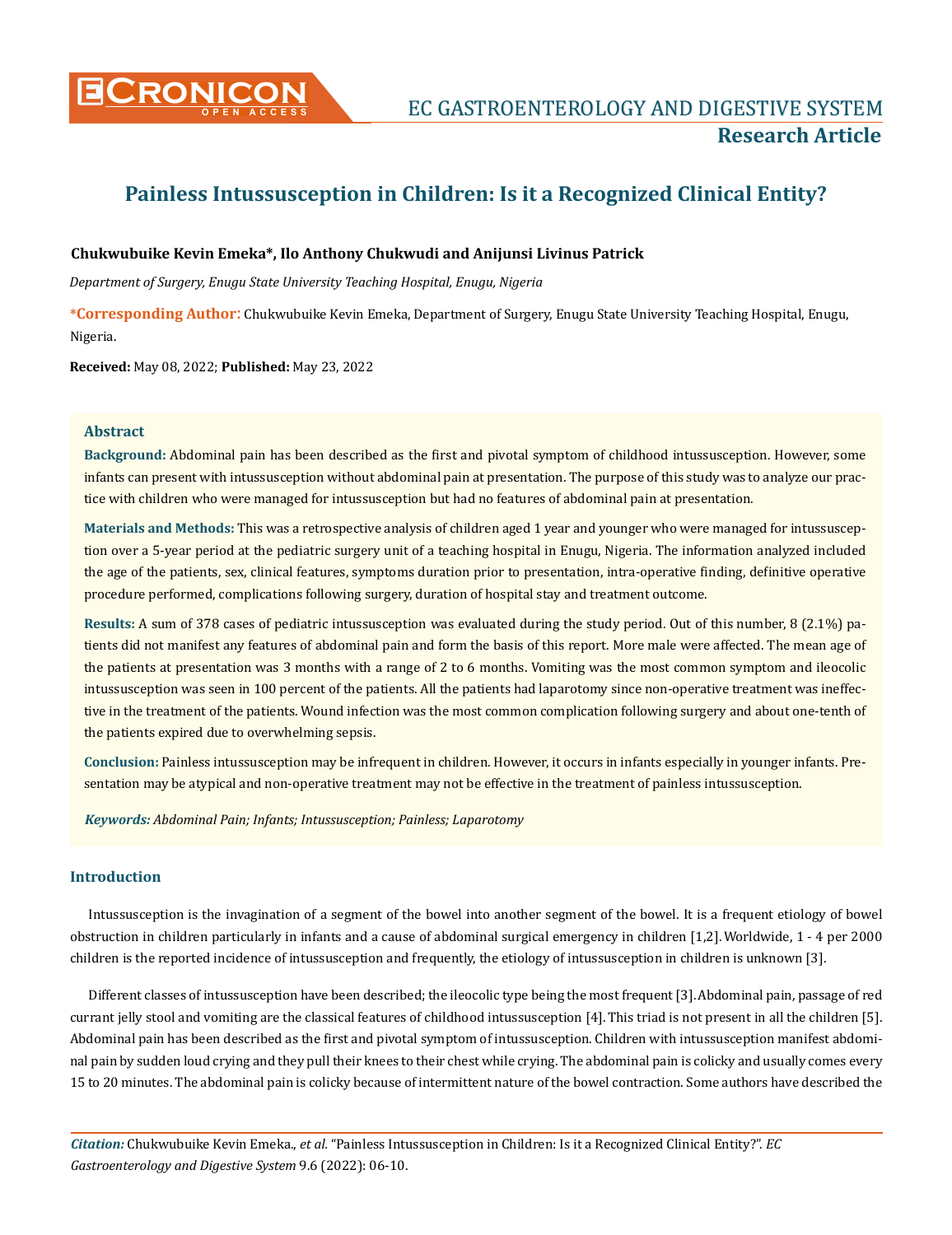pain of intussusception as paroxysmal [6]. Marsicovetere., *et al*. documented that the clinical presentation of intussusception is variable but it is generally marked by abdominal pain [7] and Xuan., *et al*. in their series reported abdominal pain in hundred percent of their patients [8]. However, some reports have it that patients with intussusception may or may not have symptoms [9]. One study from Indonesia reported intussusception in a 4-months old infant who presented with abdominal distension, vomiting and constipation; But here was no abdominal pain (high pitch cry) and no passage of red currant jelly stool [10].

### **Purpose of the Study**

The purpose of this study was to analyze our practice with children who were managed for intussusception but had no features of abdominal pain at presentation.

# **Materials and Methods**

This was a retrospective analysis of children aged 1 year and younger who were evaluated for intussusception at the pediatric surgery unit of a teaching hospital in Enugu, Nigeria. the study covered a 5-year period. Only infants with intussusception who manifested no abdominal pain were recruited into the study. Patients who have had surgery or any form of intervention for intussusception (for example, hydrostatic or pneumatic reduction) at a peripheral hospital before referral to Enugu State University Teaching Hospital (ESUTH) for further treatment were excluded from this study. Patients older than 1 year of age were also not recruited into the study. ESUTH is a teaching hospital located in Enugu, Southeastern Nigeria. The teaching hospital serves the people of Enugu State and the neighboring states. Information was retrieved from the patients' medical records. The information extracted included the age, sex, clinical features, symptom duration prior to presentation, finding at surgery, definitive surgical procedure performed, complications of treatment, duration of hospitalization and treatment outcome. Diagnosis of intussusception was made based on outcome of clinical evaluation and radiological reports. The patients were followed up for 12 months. Informed consent was not obtained from the patients' caregivers due to retrospective nature of the study. Data entry and analysis were performed on Statistical Package for Social Science (SPSS) version 21 (manufactured by IBM Corporation Chicago Illinois). Percentages, mean, and range were the forms of data expression.

#### **Results**

#### **Patients' demographics**

A sum of 378 cases of pediatric intussusception in infants was managed during the study period. Out of this number, 8 (2.1%) patients did not manifest any features of abdominal pain at presentation and form the basis of this report. Demographic features of the patients are shown in table 1.

| <b>Demographic features</b>                          | <b>Value</b>       |
|------------------------------------------------------|--------------------|
| Mean age                                             | 3 months $(2 - 6)$ |
| Gender                                               |                    |
| Male                                                 | 5(62.5%)           |
| Female                                               | 3(37.5%)           |
| Mean interval between symptom onset and presentation | 3 days $(1 - 7)$   |
| Mean duration of hospital stay                       | 9 days $(6 - 15)$  |

*Table 1: Demographic features of the patients (n = 8).*

07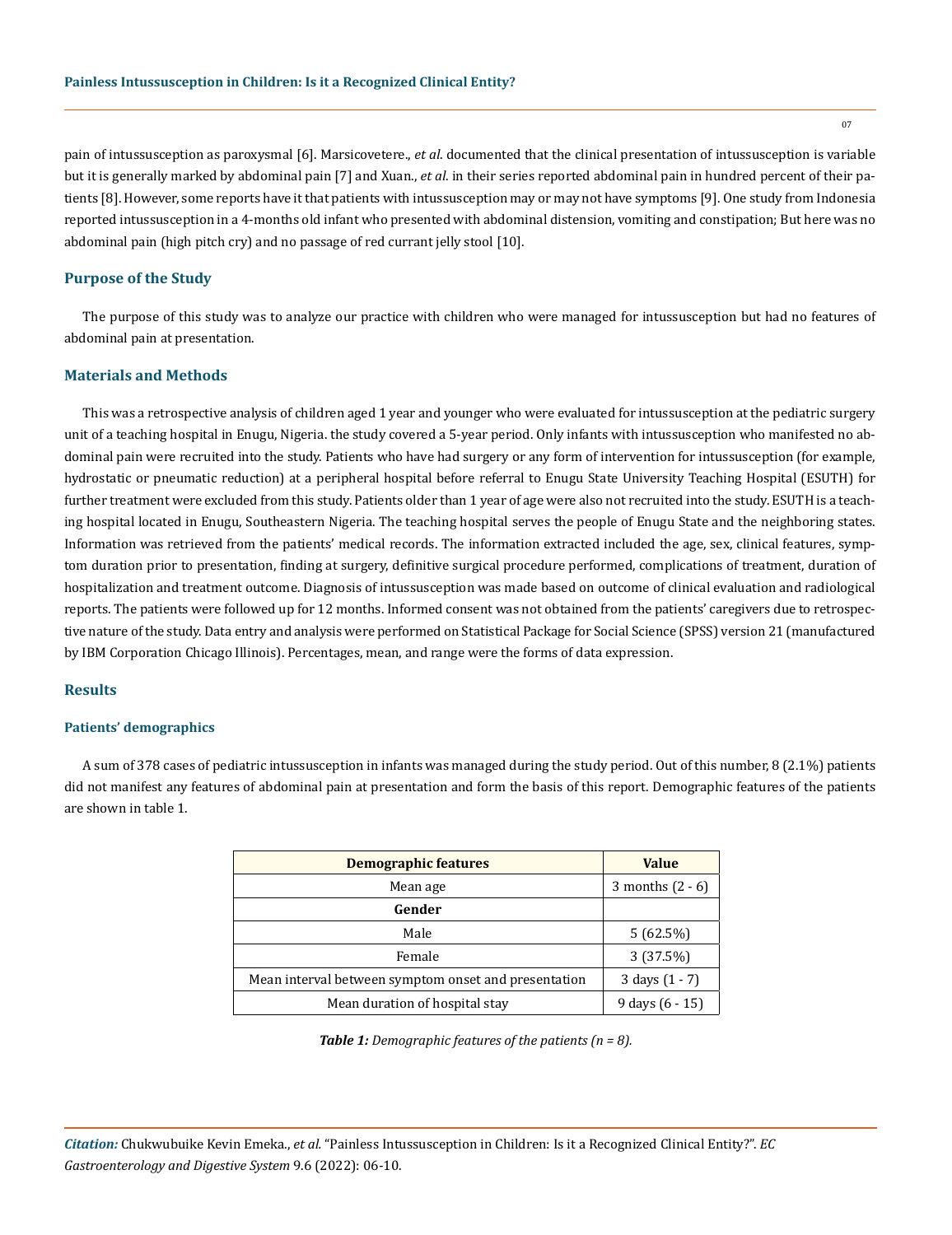## **Clinical features (n = 8)**

| <b>Clinical features</b>           | Number of patients (%) |
|------------------------------------|------------------------|
| Vomiting                           | 8(100)                 |
| Passage of red currant jelly stool | 7 (87.5)               |
| Palpable abdominal mass            | 2(25.0)                |
| Abdominal distension               | 2(25.0)                |

#### *Table 2*

#### **Intra-operative finding and procedure performed**

All the 8 patients had ileocolic intussusception. Non-operative treatment (hydrostatic reduction) of intussusception was unsuccessful in all the patients and they all had operative treatment. Three (37.5%) infants had viable bowel and manual reduction of intussusception was done. Five (62.5%) patients had gangrenous bowel and required bowel resection. The bowel resections were right hemicolectomy with ileotransverse anastomosis. Failure of non-operative treatment was the indication for surgical treatment.

#### **Post-operative complications**

Surgical site infection occurred in 2 (25%) patients. Anastomotic leak was recorded in 1 (12.5%) patient.

### **Treatment outcome**

Seven (87.5%) patients did well post-operatively and were allowed home. One (12.5%) expired due to overwhelming infection following anastomotic leak.

# **Discussion**

The first recording of intussusception was 1674 by Paul Barbette of Amsterdam. John Hunter described a classic case of what he called "introsusception" [11]. The symptoms of intussusception differ from one child to another. Although the diagnosis of intussusception in children is often straightforward, cases do occur which present some difficulties [12]. Classically, the abdominal pain of intussusception happens occasionally at first, usually at an average of 25 minutes interval. But as time passes, the pain will happen more often and the duration is more prolonged. However, some children that have intussusception may have no pain at all. A painless intussusception could be defined as intussusception in which the child does not have colicky abdominal pain, does not cry and does not show any outward appearance of discomfort with the occurrence of intussusception [13]. A study from Toronto Canada reported this clinical entity called painless intussusception [13]. However, another study from Hue, Vietnam reported that one hundred percent of their intussusception patients had abdominal pain [8]. The reason for these differences remains unknown.

During the study period, infants who had painless intussusception accounted for about 2% of the total number of children that were managed for intussusception. This percentage illustrates the relative infrequency of painless intussusception in children. The mean age of 3 months of our patients is consistent with the mean age of 2 case reports of painless intussusception [12]. Some researchers have reported that painless intussusception occur more in younger infants [14]. In the present study, more males were affected. This male predominance may be explained by the findings that childhood intussusception is more common in males [5]. The delayed presentation of the patients is clear in the 72 hours mean lag period before presentation to the hospital. Sigmund., *et al*. reported that the children with painless intussusception presented to the hospital later than children with painful intussusception [13].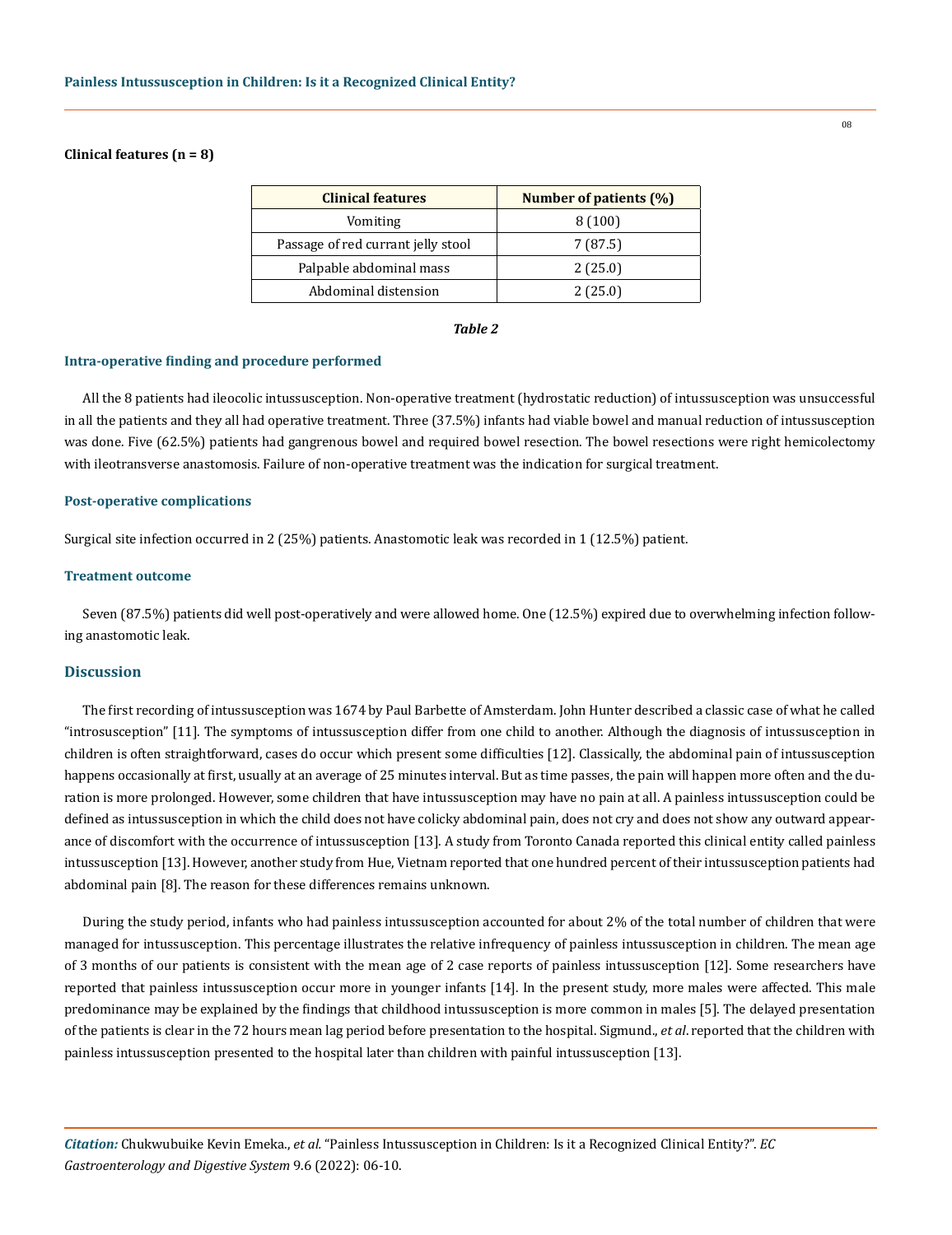In the current series, vomiting was the most frequent symptom in the patients. The symptomology of painless intussusception may vary from one child to another. One report from United Kingdom reported vomiting as the only symptom present in an infant with painless intussusception [12]. Listlessness, refusal of feeds and passage of red currant jelly and loose stool are other symptoms that may be seen in infants with painless intussusception [12].

All the patients had ileocolic intussusception. Ileocolic intussusception is the most frequent type of intussusception in children [7]. Non-operative treatment was ineffective in the treatment of these infants with painless intussusception. A published report reiterated the fact that hydrostatic reduction is less effective in treating painless intussusception [13]. Operative treatment was carried out in all our patients. Majority had bowel resection and anastomosis. Other studies also agree with this operative treatment for painless intussusception [13]. The atypical presentation of painless intussusception and the point that the infant does not appear upset may have caused delayed presentation with resultant bowel non-viability.

Wound infection was the most common complication recorded in the current series. Chalya., *et al*. also reported surgical site as the most frequent complication following operative treatment for intussusception [5]. The emergency nature of the surgery for intussusception and exposure of the surgical site to intestinal flora, when there is bowel resection, may explain the high wound infection rate.

Almost ninety percent of the patients did well post-operatively and were allowed home. About one-tenth of the patients expired from severe sepsis. The tender age and inadequate immunity of these small infants may explain the increased sepsis.

#### **Conclusion**

Painless intussusception may be infrequent in children. However, it occurs in infants especially in younger infants. Presentation may be atypical and non-operative treatment may not be effective in the treatment of painless intussusception.

# **Bibliography**

- 1. Cera SM. "Intestinal intussusception". *[Clinics in Colon and Rectal Surgery](https://pubmed.ncbi.nlm.nih.gov/20011406/)* 21.2 (2008): 106-113.
- 2. Madan AJ., *et al*[. "Profile and outcome of pediatric intussusception: a 5-year experience in a tertiary care centre".](https://link.springer.com/article/10.1186/s43159-021-00097-5) *Annals of Pediatric Surgery* [17 \(2021\): 31.](https://link.springer.com/article/10.1186/s43159-021-00097-5)
- 3. [Chukwubuike K. "Intussusception in Children treated on the basis of clinical features: A prospective observational study from Enugu](https://mjz.co.zm/index.php/mjz/article/view/716) State, Nigeria". *[Medical Journal of Zambia](https://mjz.co.zm/index.php/mjz/article/view/716)* 47.3 (2020): 223-230.
- 4. Winslow BT., *et al*. "Intussusception". *[American Family Physician](https://pubmed.ncbi.nlm.nih.gov/8677837/)* 54.1 (1996): 213-217.
- 5. Chalya PL., *et al*[. "Childhood intussusceptions at a tertiary care hospital in northwestern Tanzania: a diagnostic and therapeutic chal](https://pubmed.ncbi.nlm.nih.gov/24618338/)[lenge in resource-limited setting".](https://pubmed.ncbi.nlm.nih.gov/24618338/) *Italia Journal Pediatrics* 40.1 (2014): 28.
- 6. [Park KI and Cho MJ. "Clinical characteristics according to age and duration of symptoms to be considered for rapid diagnosis of pedi](https://pubmed.ncbi.nlm.nih.gov/33869118/)atric intussusception". *[Frontiers in Pediatrics](https://pubmed.ncbi.nlm.nih.gov/33869118/)* 9 (2021): 651297.
- 7. Marsicovetere P., *et al*[. "Intestinal Intussusception: Etiology, Diagnosis, and Treatment".](https://pubmed.ncbi.nlm.nih.gov/28144210/) *Clinical Colon Rectal Surgery* 30.1 (2017): [30-39.](https://pubmed.ncbi.nlm.nih.gov/28144210/)
- 8. Xuan NT., *et al*[. "Treatment outcome of acute intussusception in children under two years of age. A prospective cohort study".](https://www.ncbi.nlm.nih.gov/pmc/articles/PMC7234032/) *Cureus* [12.4 \(2020\): e7729.](https://www.ncbi.nlm.nih.gov/pmc/articles/PMC7234032/)

09